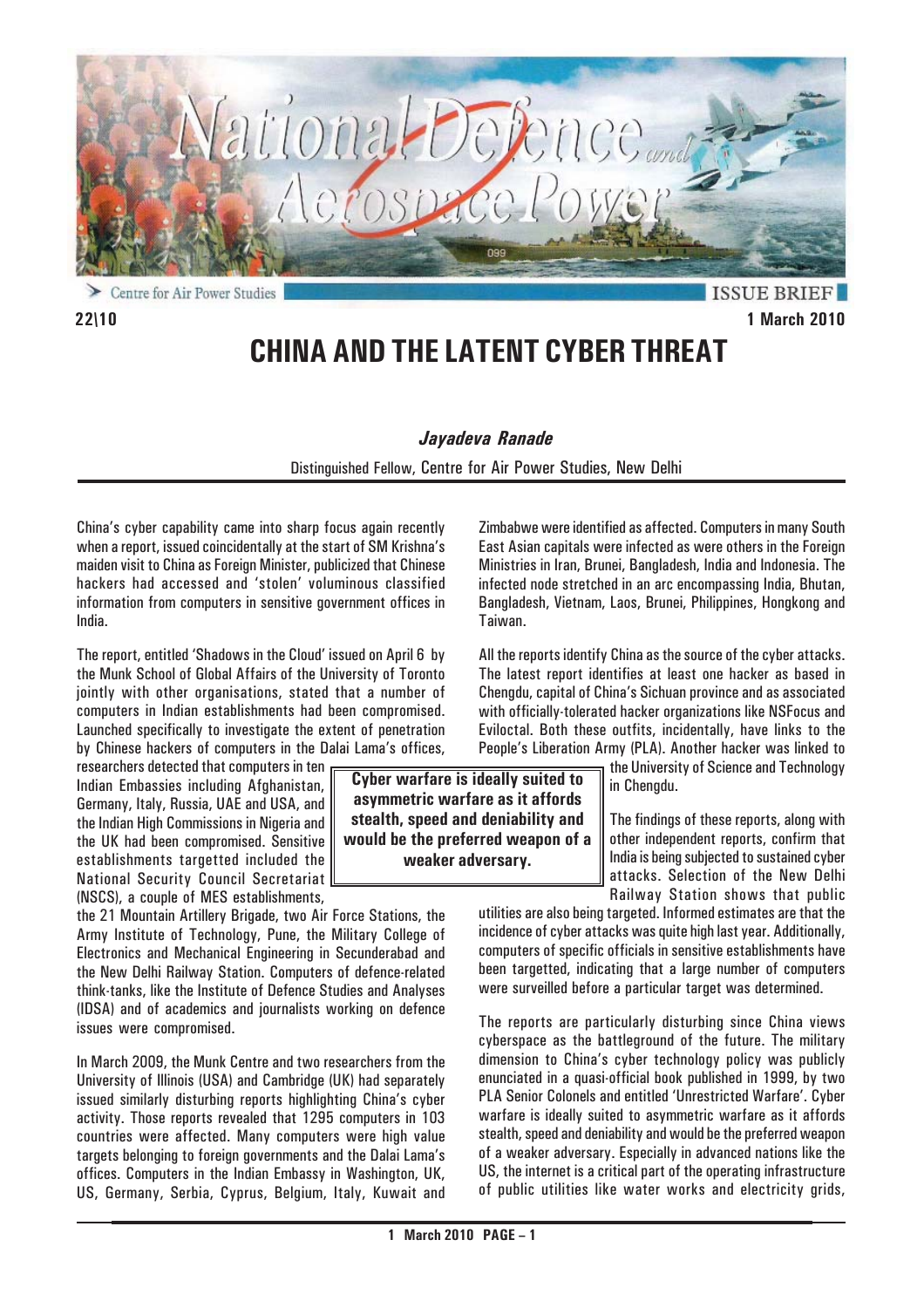#### **ISSUE BRIEF**

transportation networks, financial institutions, health services, etc. After Hu Jintao, Chairman of China's Military Commission, in 2007 stressed the importance of cyber capability, or 'informationisation' of the armed forces, this became an area of intensive research and capital investment.

China formulated its overarching

cyber strategy encompassing civil and military applications in the early 1990s. The objective was to secure and control assured supplies of scarce essential resources, acquire dominance in the manufacture of hardware, gain the lead in cyber and wireless technology, and achieve indigenous capability and sophistication in software design. It declared rare earth metals a secret national priority in the mid-1980s. These metals are irreplaceable and used in hundreds of technologies ranging from mobile phones, BlackBerrys, low-light energy bulbs, lasers, missile guidance systems and superconductors to computer harddrives. In 1997, Deng Xiaoping observed that 'China would be for rare earth metals what the Middle East is to oil' and within twenty years China acquired virtually monopolistic control over their supply. China's Ministry of Industry and Information Technology demonstrated this recently when it proposed a total ban on the export of certain rare earth metals and recommended limiting the export of others to 35,000 metric tonnes a year. Japan, which alone needs over 38,000 metric tonnes each year, has accused China of treating rare earth metal exports as a '21st century economic weapon'.

The PLA has, since 2002, steadily augmented its cyber force by creating cyber-capable Information Warfare (IW) militia units. Distinction between the civil and military has been deliberately blurred and militia units comprise personnel from the commercial sector and academia. Militia units are being created within Chinese hi-tech and Information Technology commercial entities so that trained, technically qualified individuals with advanced education in software design are available. Chinese nationals are being trained in cyber-warfare, many in academies run by the PLA, like the 'informationisation'

military courses offered in Wuhan University. While details are obviously not publicized, a few examples discerned from the official Chinese media were included in a report released by the Northrop Group of the US. It cited the case of a Political Commissar of the Guangzhou People's Armed Police Force garrison advocating, in 2003, the direct involvement of urban militia units in

**The PLA has, since 2002, steadily augmented its cyber force by creating cyber-capable Information Warfare (IW) militia units. Distinction between the civil and military has been deliberately blurred and militia units comprise personnel from the commercial sector and academia.**

information warfare, electronic warfare and psychological warfare. He proposed making information warfare one of the primary missions of the Guangzhou Militia. In 2004 a Tianjin-based militia restructured its subordinate units and created a dedicated 'Information Operations' unit. In 2007, militia units subordinate to a Henan Province

military sub-district were organized for communications and network warfare and a year later, in 2008, an Anhui Province militia unit recruited personnel from large private enterprises for specialized technical training. In March 2008, a militia battalion in Yongning County in Ningxia Province, within the operational jurisdiction of the Lanzhou Military Region, established an Information Warfare Group. The Lanzhou Military Region, incidentally, has a support and reinforcement role in military operations against India. Recent reports suggest that it now has an active role in India's western sector in event of conflict with India. This Information Warfare Group was tasked to conduct network warfare research and training and to "attack the enemy's wartime networks". This information was posted on the unit's website on March 19, 2008. The Yongning unit comprises an information warfare centre detachment, information gathering detachment, and a militia network protection unit. The unit is equipped to tackle the entire range of Computer Network Operations (CNO) missions. In February 2009, a PLA television programme publicized that a Division in the Lanzhou Military Region conducted an 'opposed informationisation warfare' exercise featuring computer network attack and defence scenarios while countering electronic warfare attacks, a common feature of informationised warfare training.

The PLA has six Technical Reconnaissance Bureaus (TRB) in the Lanzhou, Jinan, Chengdu, Guangzhou and Beijing Military Regions, which are responsible for SIGINT and computer network operations (CNO). Indications are that the TRB included Information Warfare (IW) in their tasks around 1997. The First TRB in Chengdu, for example, received a series of commendations for 'substantial

**Official US estimates in 2008 noted that Chinese hackers mainly targetted US defence computers and systems and downloaded 10 - 20 tetrabytes of data. Chinese hackers are downloading intellectual properties estimated at US \$ 40-50 billion each year from the US.**

achievements' in 'informationisation building'. The Chengdu Zhangji Bao on August 20, 2007 reported that Chengdu Military Region Unit 78006 was praised for breakthroughs in 'cutting edge IT research'.

China's experimentation with cyber espionage, hacking and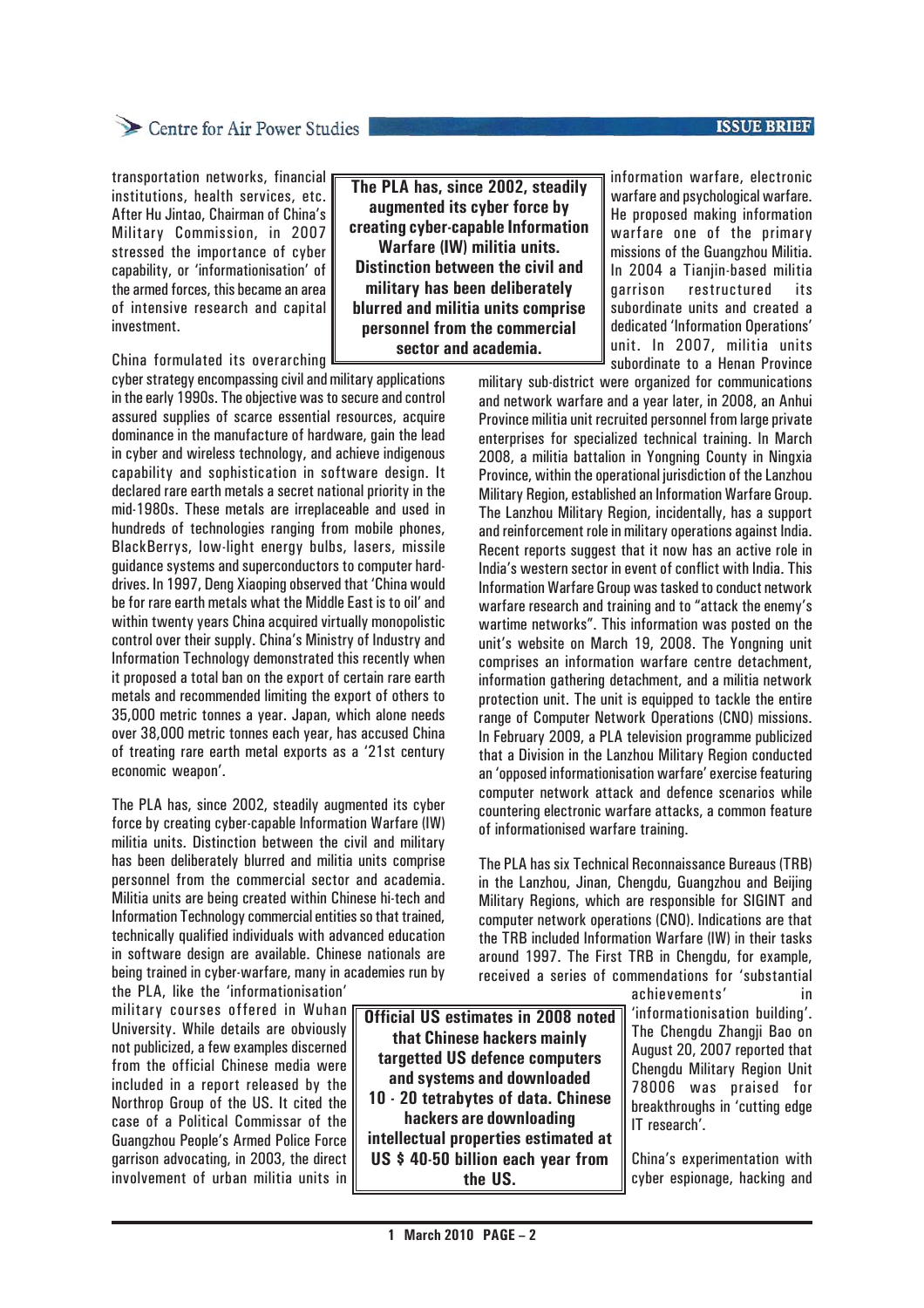## Centre for Air Power Studies

cyber attacks coincided with the advances in its cyber strategy. US cyber security experts first detected penetration attempts by Chinese hackers of US computer networks in 2002. Official US estimates in 2008 noted that Chinese hackers mainly targetted US defence computers and systems and downloaded 10 - 20 tetrabytes of data. Chinese hackers are downloading intellectual properties estimated at US \$ 40-50 billion each year from the US. In mid-2009 the US suspected China of shutting down a power plant in the mid-West by a cyber 'attack'. China's hostile cyber activity has attracted international attention because of its dominant military component. US and UK both recently established Cyber Commands and a vigorous debate is underway as to whether a military response, including precision missile strikes, is justified in event of cyber attacks on critical targets. Majority opinion favours such a response.

'Communications Technology', which includes platforms like the internet, mobile and satellite telephone networks, is another potential Achilles' heel for many countries and especially developing nations. In India alone there are an estimated 400 million mobile phone users. Modern

communications technologies, which merge mobile and satellite telephones with the internet, heighten the quantum of disruption that could be caused by a hostile 'attack'. The potential for damage was highlighted in a confidential document by the Chairman of Britain's Joint Intelligence Committee, who asserted that equipment installed by the Chinese

telecom company, Huawei, in British Telecom's new communications network could be used to halt critical services like power, food and water supplies.

The threat is enhanced by the efforts of the PLA to co-opt Chinese telecommunications companies in their cyber warfare programme. In 2003, the Guangzhou Military Region established Information Warfare (IW) militia units and used local telecommunications companies to draw personnel, financial support and infrastructure. In other words, civilian commercial IT expertise was used to augment the PLA's IW capabilities. PLA officers surveyed Guangzhou's Dongshan District, where the IT sector is concentrated, to identify suitable personnel with advanced degrees, major scientific research achievements and computer networking expertise. The Guangzhou Military Region established four 'Militia Information Technology Battalions' in local telecommunications companies. These Battalions combined offensive and defensive Electronic Warfare (EW) units with separate companies assigned to perform computer network operations (CNO) and electronic

 **US and UK both recently established Cyber Commands and a vigorous debate is underway as to whether a military response, including precision missile strikes, is justified in event of cyber attacks on critical targets. Majority opinion favours such a response.**

**ISSUE BRIEF** 

reconnaissance and deception. The Battalions were tasked to research operational methods for launching attacks, propagating viruses, jamming information channels and disrupting nodes of enemy networks. In 2006, the Academy of Military Sciences (AMS) officially endorsed the establishment of such IW militia and directed the PLA to make their establishment a priority. Garrison level commands were instructed to establish such units with personnel from local commercial IT companies and universities and, where necessary, to relax age and physical fitness criteria. Measures were taken to prevent unintentional disclosure.

The rapid growth of China's telecommunications companies in international markets facilitated enhancement of the PLA's cyber warfare capabilities. Firms like Huawei, ZTE and Venus are leaders in this sector and closely associated with Chinese government security organisations. Chinese IT and telecommunication companies are part of China's military-industrial-espionage conglomerate and reflect the strategy envisaged while drafting the '863 Programme'. A number of the senior management, or founders, of these companies are former

> employees of the PLA or PLA-run research institutes. China's leadership, which has deftly combined the country's military and economic strengths to achieve strategic goals, has used its hi-tech communications technology sector to further strategic objectives. Huawei and ZTE are two examples of how Chinese hi-tech telecommunications companies

work to supplement China's strategic foreign policy goals.

The hi-tech Chinese telecommunications company, Huawei, is a spin-off from a PLA research institute. Its founder CEO is 61-year old Ren Zhengfei, formerly a senior official of a PLA telecommunications research institute. He founded Huawei in 1988 and the company receives national preferences within the system in sales to the PLA. Huawei is an established supplier of specialized telecommunications equipment, training and related technology to the PLA. Along with others such as ZTE and Datang, it received direct funding for R&D on C4ISR systems capabilities. All these firms originated from state research institutes and continue to receive preferential funding and support. Huawei's accounts ledgers are secret and it is reported to have supplied Baghdad with 'illicit' communications just prior to the US invasion. Huawei has partnered with 'Beto', a Russian telecommunications company that is affiliated to the Russian military and was earlier involved in the production of missiles. Since Huawei commenced international marketing operations its expansion has been rapid.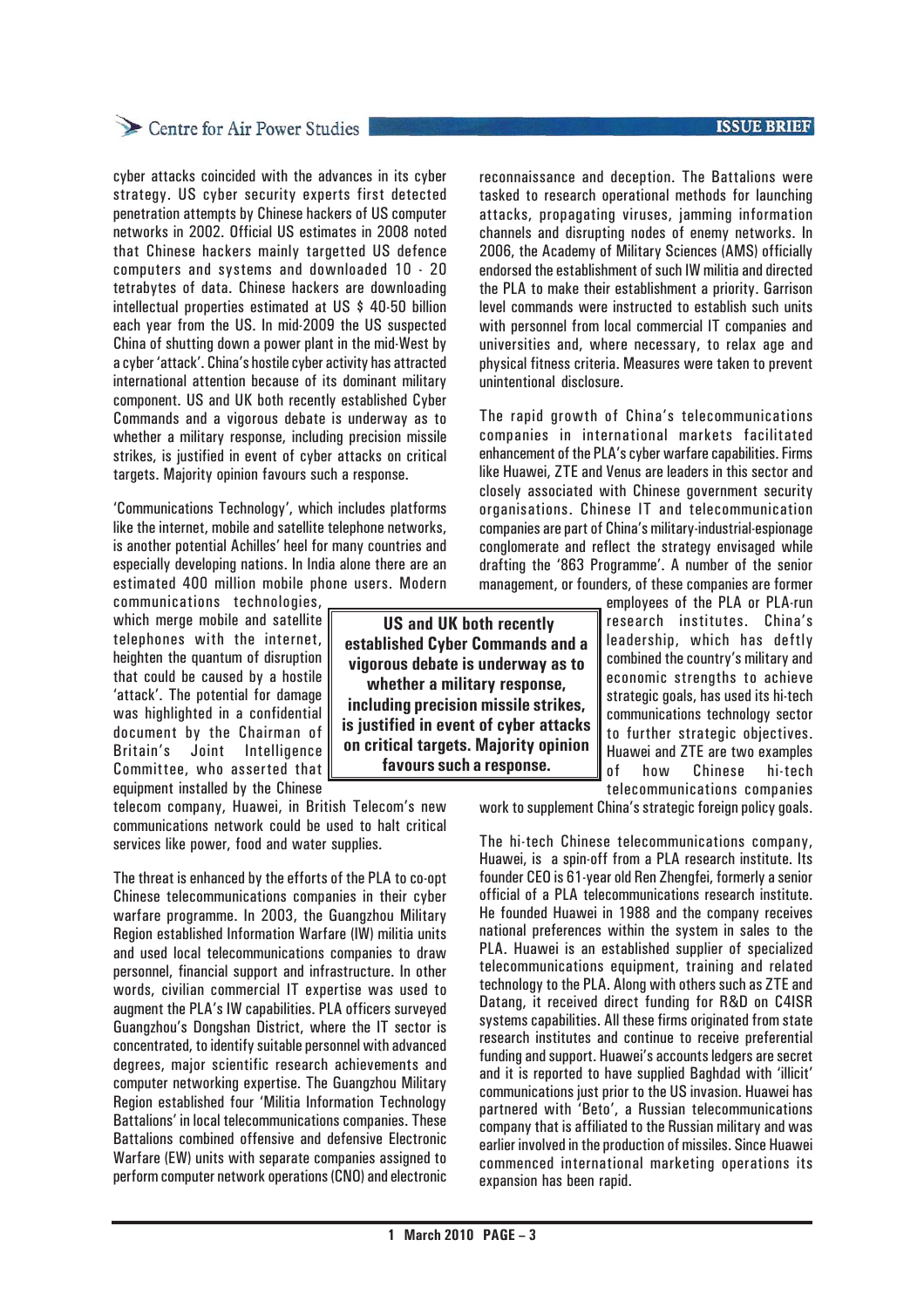#### **ISSUE BRIEF**

## Centre for Air Power Studies

The Zhongxing Telecom, or ZTE, is another PLA-affiliated telecommunications company that is making inroads into markets abroad. It emerged from the No 691 Electronics Factory under the China Aerospace Corporation subordinate to the PLA. Like Huawei, ZTE enjoys national preferences within the system and both companies are among the five that supply routers, switches and computers to the PLA. Founded in 1984, ZTE currently has operations in 33 countries. According to provincial level Communist Party military newspapers, the ZTE Corp. provides certification training and related engineering training to PLA personnel assigned to communications and IW related positions.

Julong and Venus Technologies Inc. are other specialized telecommunications and IT companies with close links to

the PLA. They are actively exploring markets in Bangladesh, Pakistan, Vietnam, Cuba, North Korea, Columbia and Russia.

Huawei, ZTE and other Chinese telecommunications companies are trying to expand into the US and European telecommunications markets mainly to upgrade technology. They are simultaneously securing large contracts, often turnkey, for

establishing telephone networks in developing countries and where China has long term strategic interests. Huawei and ZTE are maintaining, or setting up, country-wide landline or mobile telephone networks in the countries surrounding India namely, Afghanistan, Pakistan, Nepal, Bangladesh, Myanmar and Sri Lanka. Huawei and ZTE have both developed major interests in the Indian telecommunications industry despite the obvious implications for the country's security. Huawei has a major software research centre in Bengaluru and claims to have provided 'cutting edge technology to all the telecom operators' in India. ZTE registered a sales volume of US\$

**India is a potential target for Chinese cyber attacks and these could additionally be launched by Chinese companies from within India. Estimates are that China's cyber force has at least 50,000 trained hackers targeting primarily India and the Dalai Lama's establishment.**

1 billion in India in 2009. It has tied up with the Russian telecom company Sistema, which recently launched operations in India.

Huawei and ZTE are together the 'main service providers' (MSPs) for the majority of Indian mobile telephone networks and in most cases maintain network operations. Mobile telephones are used by virtually all politicians, bureaucrats, armed forces and security officials and industrial tycoons and confidential subjects are routinely discussed. Huawei and ZTE have the access to monitor conversations of persons of interest and selectively disrupt, or terminate, communications. In times of crisis or hostility they could disrupt the country's entire mobile telephone network causing widespread confusion, systems breakdowns, damage and financial and material

> loss. Other entities vulnerable to attack are those using Chinese computer software and hardware. Selection of the New Delhi Railway Station is indicative that public utilities will be targets for cyber attacks.

India is a potential target for Chinese cyber attacks and these could additionally be launched by Chinese companies from within

India. Estimates are that China's cyber force has at least 50,000 trained hackers targeting primarily India and the Dalai Lama's establishment. They are based in the Xinjiang-Uygur Autnomous Region. With India and its armed forces getting increasingly 'wired' and a number of Indian companies going hi-tech and global, enhancing cyber security must be a priority. This has to include indigenisation of critical communications networks along with the capability to trace, disable and counter-attack the source of cyber attacks.

Centre for Air Power Studies

The Centre for Air Power Studies (CAPS) is an independent, non-profit think tank that undertakes and promotes policy related research, study and discussion on defence and military issues, trends, and development in air power and space for civil and military purposes, as also related issues of national security. The Centre is headed by Air Cmde Jasjit Singh, AVSM, VrC, VM (Retd) Centre for Air Power Studies.

P-284, Arjan Path, Subroto Park, New Delhi 110010 Tel: +91 11 25699130/32, Fax: +91 11 25682533

Editor: Ms Shalini Chawla e-mail: shaluchawla@yahoo.com The views expressed in this brief are those of the author and not necessarily of the Centre or any other organisation.